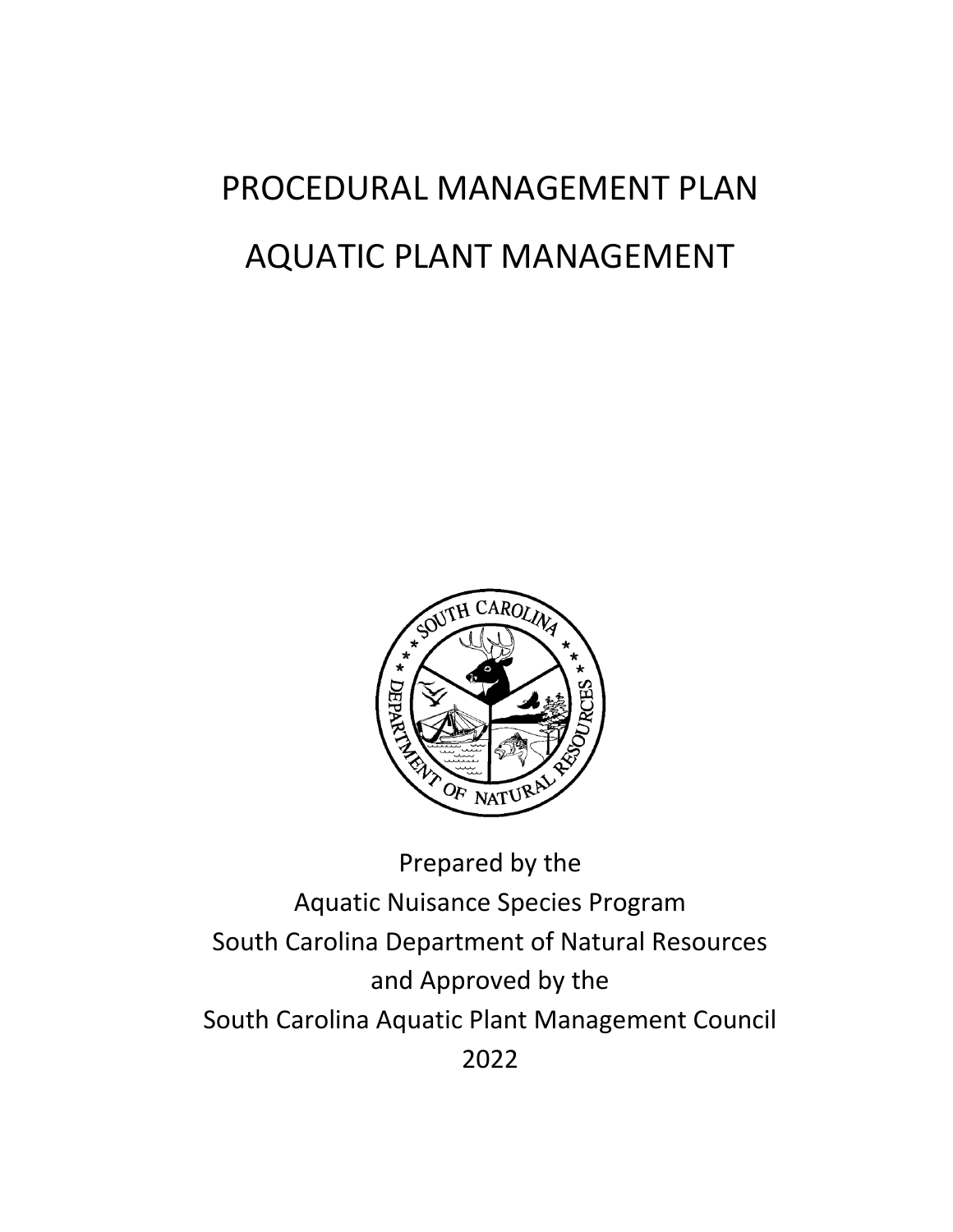## **2022 SOUTH CAROLINA AQUATIC PLANT MANAGEMENT COUNCIL**

Julie Holling - Council Chairman

S.C. Department of Natural Resources, Land, Water, and Conservation Division

Chad Altman -

S.C. Department of Health and Environmental Control, Environmental Quality Control, Bureau of Water

Willie Simmons -

S.C. Department of Natural Resources, Wildlife and Freshwater Fisheries Division

William Marshall -

S.C. Department of Natural Resources, Land, Water, and Conservation Division

Adam Leaphart -

S.C. Department of Agriculture, Director of Consumer Protection Laboratories

Christopher M. Stout -

S.C. Department of Health and Environmental Control, Office of Ocean and Coastal Resource Management

Casey Moorer - S.C. Public Service Authority (Santee Cooper)

Stacy Scherman - S.C. Department of Parks, Recreation, and Tourism

Tammy Lognion - Clemson University, Department of Pesticide Regulation

Appointment Pending-Governor's Office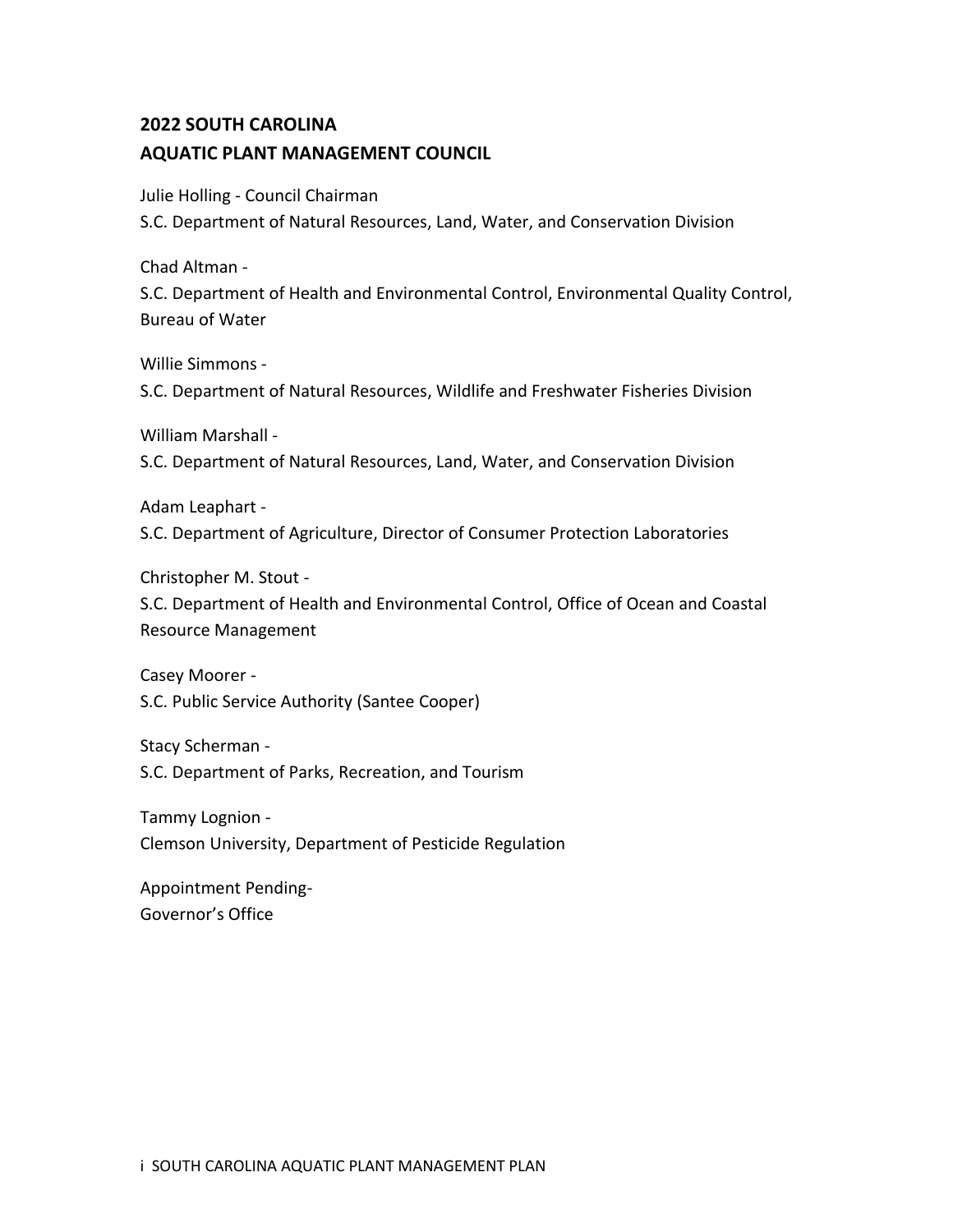## **Table of Contents**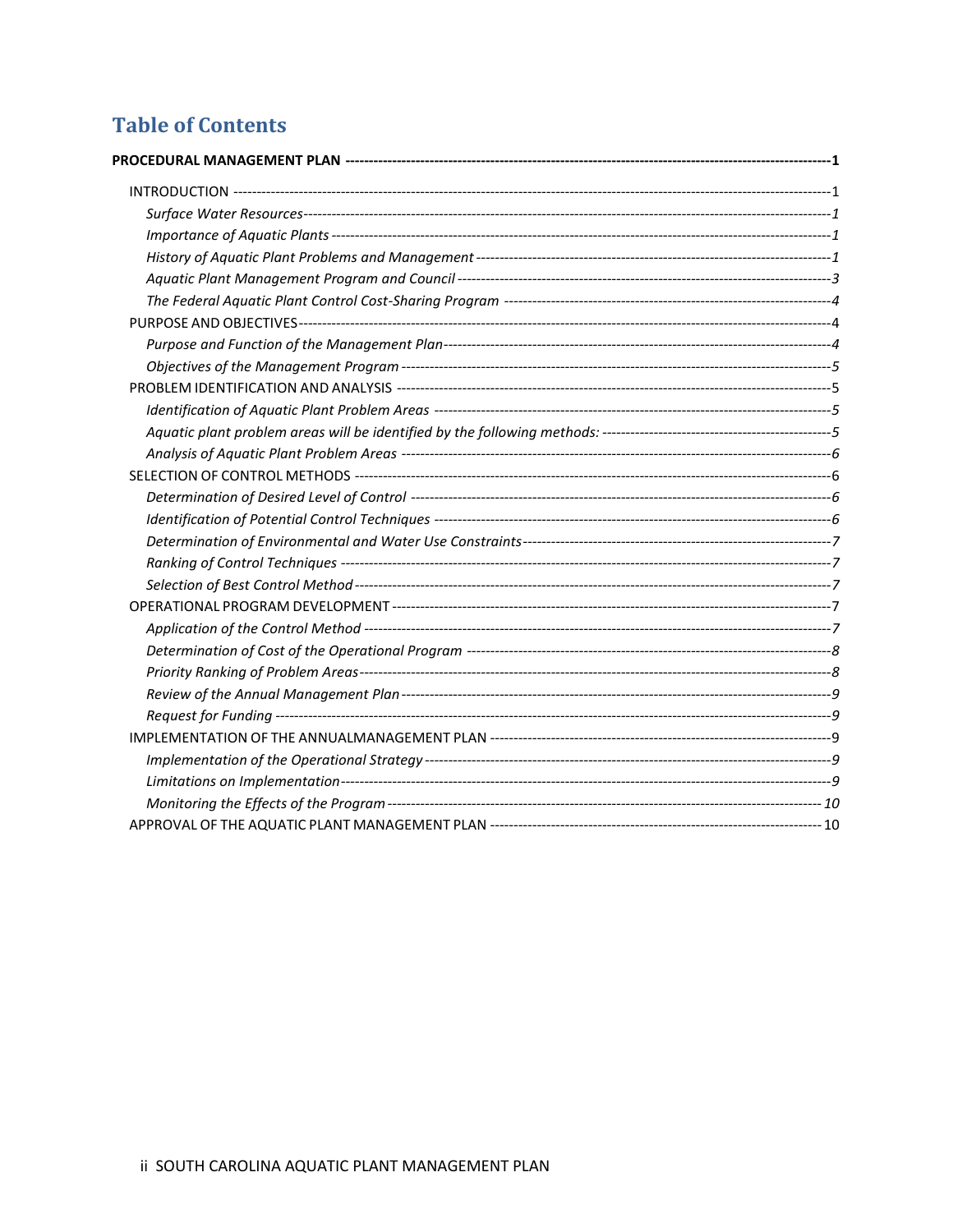## <span id="page-3-0"></span>**PROCEDURAL MANAGEMENT PLAN**

#### <span id="page-3-1"></span>**INTRODUCTION**

#### <span id="page-3-2"></span>**Surface Water Resources**

South Carolina has an abundance of surface water resources which are distributed throughout the State. Four major river basins, the Savannah, ACE (Ashley, Combahee, and Edisto), Santee, and Pee Dee include over 11,000 miles of rivers and streams which have an average daily flow of about 33 billion gallons (Appendix A). These river basins contain approximately 1,400 impoundments of 10 acres of more in size with a total surface area of over 492,000 acres. Additionally, there are approximately 50,000 smaller impoundments, primarily farm ponds, located throughout the State.

These water bodies support a variety of uses, and the rate of use is increasing with growth in population and economy. Currently, about 8 billion gallons are withdrawn daily from the State's surface waters to supply municipal, industrial, agricultural, and thermoelectric power generation needs. About six percent of this water is used consumptively and not returned to the resource. The surface water resource also supports many instream uses such as hydroelectric power production, wastewater assimilation, navigation, and recreational activities including boating, swimming, fishing, and hunting. Nearly all of these withdrawal and instream water uses require the availability of a clean, unobstructed water supply.

#### <span id="page-3-3"></span>**Importance of Aquatic Plants**

Aquatic plants are an important part of the surface water environment. These plants provide food, shelter, and reproductive habitat for numerous fish, wildlife, and other animal species. When present in limited populations, aquatic plants can act to improve water quality and enhance the aesthetic appeal of surface water. Natural controls such as foraging by animals, disease, and competition with other plants maintain most native aquatic plant populations at levels that are compatible with man's use of the water resource.

Non-native plant species are frequently not vulnerable to the same natural population controls as are native species. As a result, when an exotic plant is introduced to a new area, this plant is often able to compete successfully with native species and become very abundant. It is these invasive populations of non-native plants that are the source of most major aquatic plant problems in South Carolina. These invasive species may become so numerous that they interfere with virtually every withdrawal and instream use of our surface waters. They can obstruct navigable waterways, restrict water flow, clog water intakes, degrade water quality, provide breeding habitat for mosquitoes and other pests, interfere with recreation, and may upset the balance of desirable fish populations. Left unchecked, these nuisance plants can seriously impair or eliminate beneficial use of infested waters.

#### <span id="page-3-4"></span>**History of Aquatic Plant Problems and Management**

During the past century, non-native aquatic plants have been introduced to the United States from Asia, Africa, South America, and Europe. These plants have thrived and developed to nuisance levels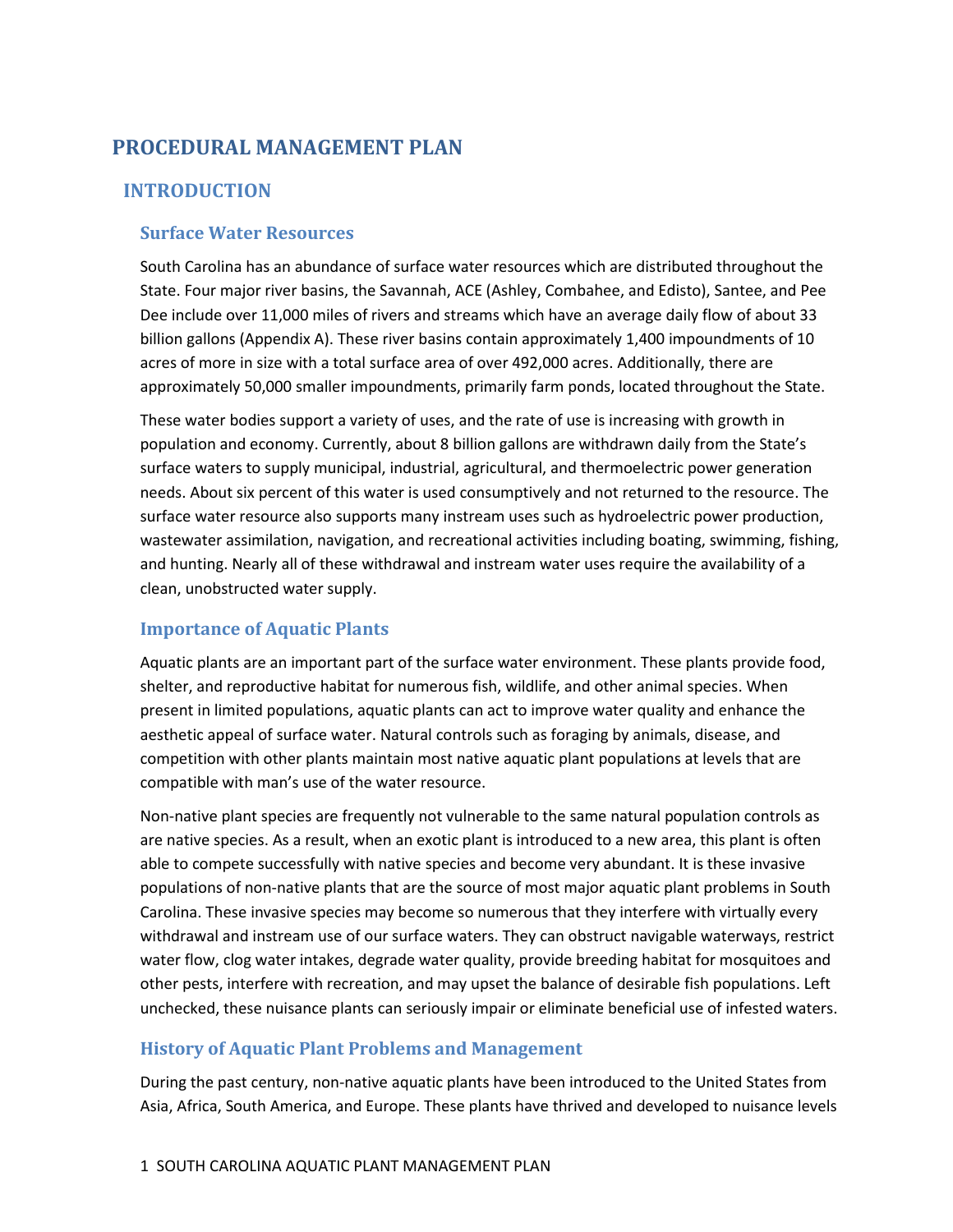in some areas of this country. Due to a favorable climate and the presence of numerous shallow, nutrient-rich water bodies, several southeastern states, including South Carolina, have been especially affected by the proliferation of non-native aquatic plants.

While aquatic weeds occur throughout South Carolina, nuisance plant populations and associated water use problems have been most prevalent in the coastal plain region. Large areas of the Santee Cooper Lakes, Cooper River, Back River Reservoir, Edisto River, and other low country streams and lakes are infested with aquatic weeds. Some of the most troublesome species have been alligatorweed (*Alternanthera philoxeroides*), water primrose (*Ludwigia hexapetala*), Brazilian elodea (*Egeria densa*), common reed (*Phragmites australis*), water hyacinth (*Eichhornia crassipes*), and crested floating-heart (*Nymphoides cordata*). Hydrilla *(Hydrilla verticillata*) was discovered in Lake Marion in July 1982 and Back River Reservoir in July 1984 and has since become one of the most problematic aquatic weeds in the State. In June 2017, giant salvinia (*Salvinia molesta*) was found in Lake Marion and has become very problematic in the Santee Cooper lakes and has the potential to move into the downstream rivers.

Large-scale aquatic plant management in South Carolina began in the 1940's with the S.C. Public Service Authority's efforts to control alligatorweed in Lake Marion. The U.S. Rivers and Harbors Act of 1958 gave the U.S. Army Corps of Engineers authority to administer a 30% state/70% federal cost sharing program to assist states with the control of nuisance aquatic plants in public waters. Under this program, the Corps of Engineers and S.C. Public Service Authority participated in a cooperative program for Lake Marion from 1960 to 1967. Subsequently, the Public Service Authority has continued in its efforts to control alligatorweed, as well as, Brazilian elodea, water primrose, crested floating-heart, hydrilla, and giant salvinia in the Santee Cooper lakes.

In 1967, the emphasis of the state/federal cooperative program in South Carolina was shifted from the Santee Cooper lakes to other alligatorweed infested waters of the State. At that time, the S.C. Department of Agriculture entered a cooperative agreement with the Corps of Engineers for the control of alligatorweed in portions of Black River, Black Mingo Creek, Congaree River, Little Pee Dee River, and the North Fork Edisto River. This agreement continued until 1975 when new regulations, which prevented the use of some herbicides in flowing waters, were developed. More recently, these regulations have been modified to permit certain uses of herbicides in flowing waters.

Management of aquatic plants in private waters has been primarily the responsibility of the owner. Assistance, in the form of advice regarding plant control agents and methods, is available to owners of private waters through the S.C. Department of Natural Resources' Division of Wildlife and Freshwater Fisheries, the Clemson University Agricultural Extension Service, and the Soil Conservation Service of the U.S. Department of Agriculture. Owners may choose to implement control methods themselves or arrange for a commercial lake management firm to do so. Public funds have generally not been available to assist private lake owners in implementing aquatic plant control.

The S.C. Aquatic Plant Management Society, a non-profit organization, was formed in 1978 to promote the management of noxious aquatic plants. The Society's membership includes individuals from the private, public and academic sectors with interests in all aspects of aquatic plant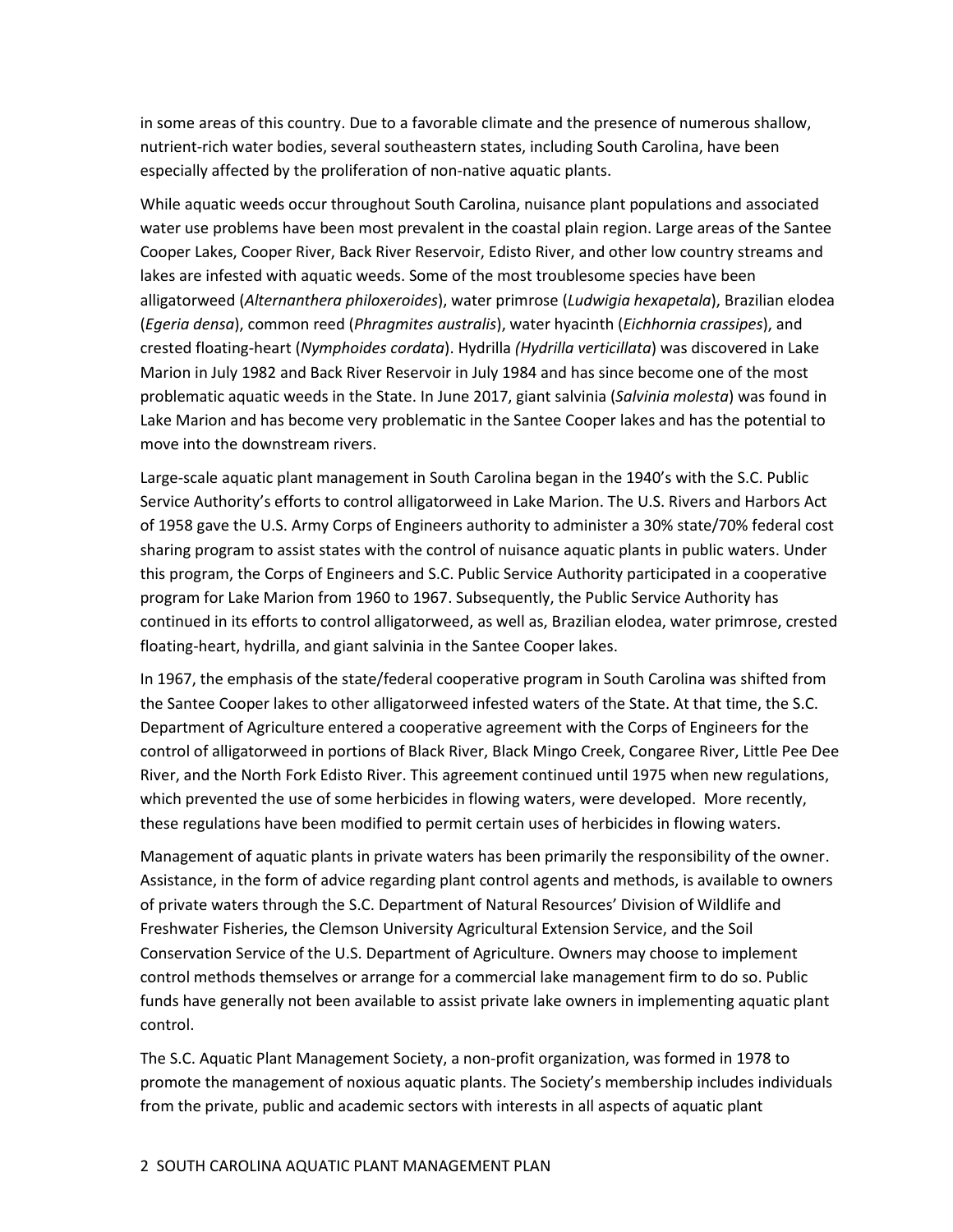management. The Society was largely responsible for generating interest in the development of a statewide program for aquatic plant management.

#### <span id="page-5-0"></span>**Aquatic Plant Management Program and Council**

During 1980, Governor Richard W. Riley was informed of the severity and importance of South Carolina's aquatic plant problem by a number of State Agencies and the S.C. Aquatic Plant Management Society. In response to this information, Governor Riley issued Executive Order 80-38 on October 10, 1980 (later amended by Executive Order 82-40) which created the S.C. Aquatic Plant Management Council for the purpose of providing statewide coordination of aquatic plant management efforts in public waters. On May 29, 1990, Governor Carroll Campbell, Jr. approved legislation (Act 498) which established for the first time by law the South Carolina Aquatic Plant Management Program, South Carolina Aquatic Plant Management Council, and the South Carolina Aquatic Plant Management Trust Fund for the statewide management of nuisance aquatic plants in public waters (Appendix B).

The Water Resources Commission was originally designated as the state agency to administer the Aquatic Plant Management Program. Following restructuring of State government in 1994, the Program is now administered by the Land, Water, and Conservation Division of the S.C. Department of Natural Resources (Department). The Department is responsible for developing an annual Aquatic Plant Management Plan which describes the procedures for problem site identification and analysis, selection of control methods, operation program development, and implementation of operational strategies. The Plan also identifies problem areas, prescribes management practices, and sets management priorities.

The Aquatic Plant Management Council (Council) is composed of one representative from each of the following agencies:

- S.C. Department of Natural Resources' Land, Water, and Conservation Division;
- S.C. Department of Health and Environmental Control's Bureau of Environmental Quality Control;
- S.C. Department of Natural Resources' Division of Wildlife and Freshwater Fisheries;
- S.C. Department of Agriculture;
- S.C. Department of Health and Environmental Control's Office of Coastal Resources Management;
- S.C. Public Service Authority;
- S.C. Department of Natural Resources' Land, Water, and Conservation Division, Conservation Program;
- S.C. Department of Parks, Recreation and Tourism;
- Clemson University Department of Fertilizer and Pesticide Control; and
- the Governor's Office.

The representative from the Land, Water, and Conservation Division's Aquatic Nuisance Species Program of the S.C. Department of Natural Resources serves as Chairman of the Council. The Council provides valuable interagency coordination and serves as the principal advisory body to the Department on all aspects of aquatic plant management and research. Furthermore, the Council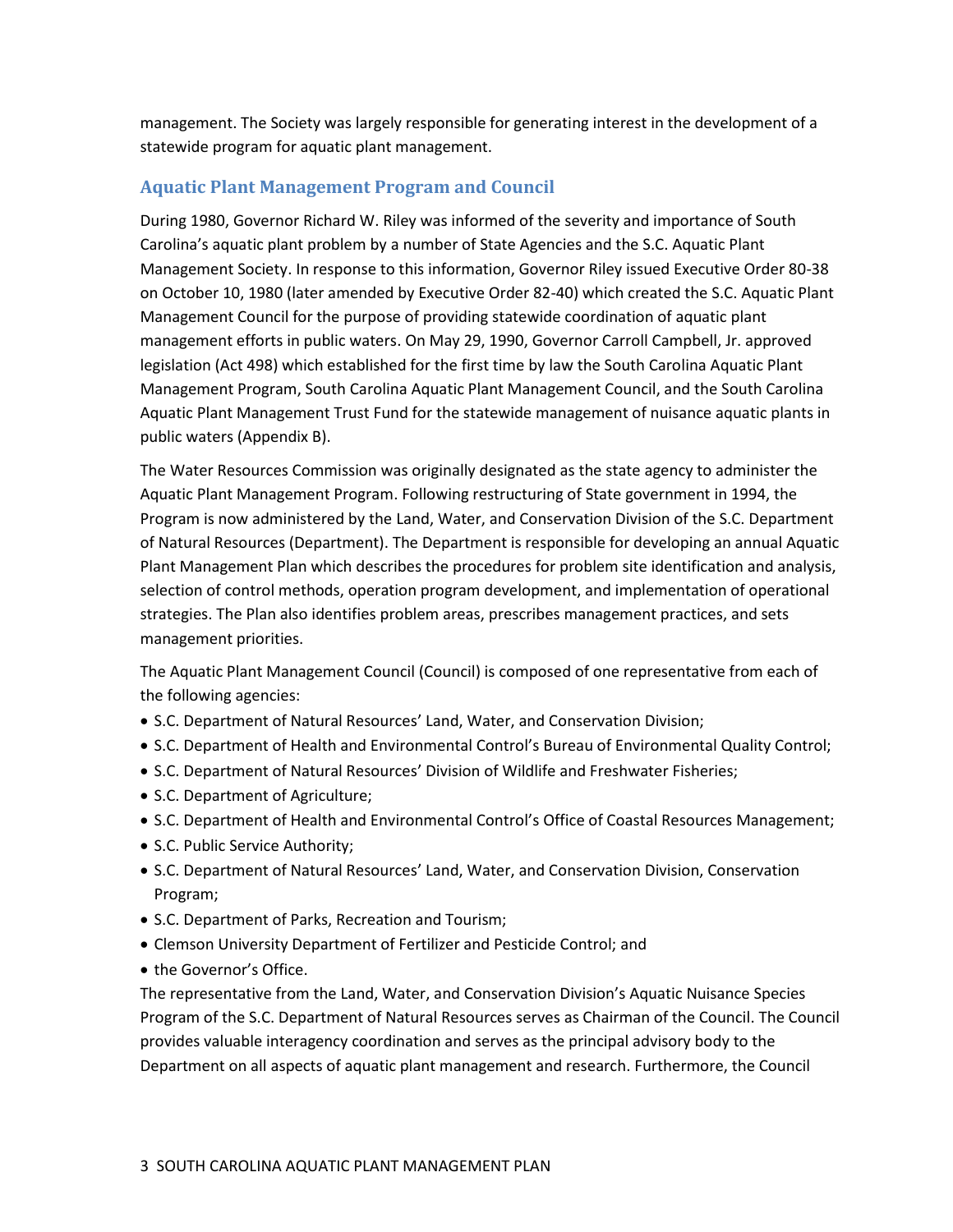establishes management policies, approves all management plans, and advises the Department on research priorities.

The Aquatic Plant Management Trust Fund was created to receive and expend funds for the prevention, management, and research of aquatic plant problems in public waters of the State. The fund is eligible to receive State appropriations, federal and local government funds, and funds from private sources. The S.C. Department of Natural Resources' Land, Water, and Conservation Division administers the Trust Fund which must be kept separate from other funds of the State.

### <span id="page-6-0"></span>**The Federal Aquatic Plant Control Cost-Sharing Program**

The U.S. Rivers and Harbors Act of 1958 established the Federal Aquatic Plant Control Program to assist states with the control of nuisance aquatic plants in public waters. This cost-sharing program is administered by the U.S. Army Corps of Engineers and, up until 1988, provided reimbursement to the states for 70 percent of aquatic plant control costs. However, passage of the Water Resources Development Act of 1986 reduced the federal portion of the cost-sharing formula from 70 percent to 50 percent, and further required the states to reimburse the Corps of Engineers for 50 percent of their administrative expenses. These changes were initiated in Federal fiscal year 1988. In response to the reduction in Federal support, the S.C. Aquatic Plant Management Council in 1988 required local sponsors to provide at least 15 percent of total control costs in the form of cash or in-kind services. In recent years the local match was increased to 50 percent of total control costs with a cap on the total amount of cost share available from State funding sources.

## <span id="page-6-1"></span>**PURPOSE AND OBJECTIVES**

#### <span id="page-6-2"></span>**Purpose and Function of the Management Plan**

The overall purpose of the Aquatic Plant Management Plan is to establish the basis for a management program which will minimize adverse impacts of aquatic plant populations on the use of South Carolina's public waters. The Plan consists of two parts:

- 1. A procedural plan.
- 2. An annual operational management plan.

The Procedural Management Plan describes procedures used by the Department of Natural Resources and Aquatic Plant Management Council to perform the following functions:

- 1. Identify existing and potential aquatic plant problem areas;
- 2. Determine the most appropriate control system for each problem area identified;
- 3. Develop an operational strategy that describes how each control system would be applied;
- 4. Seek funding for implementation of the operational strategy; and
- 5. Monitor results and effects of the program and determine the need for modification.

Using the procedures described in the Procedural Management Plan, the Department will develop an Annual Management Plan that describes problem areas and control systems that are approved by the Council for available State and Federal funding. An Annual Management Plan will be prepared and will describe activities to be conducted during that year as funding permits.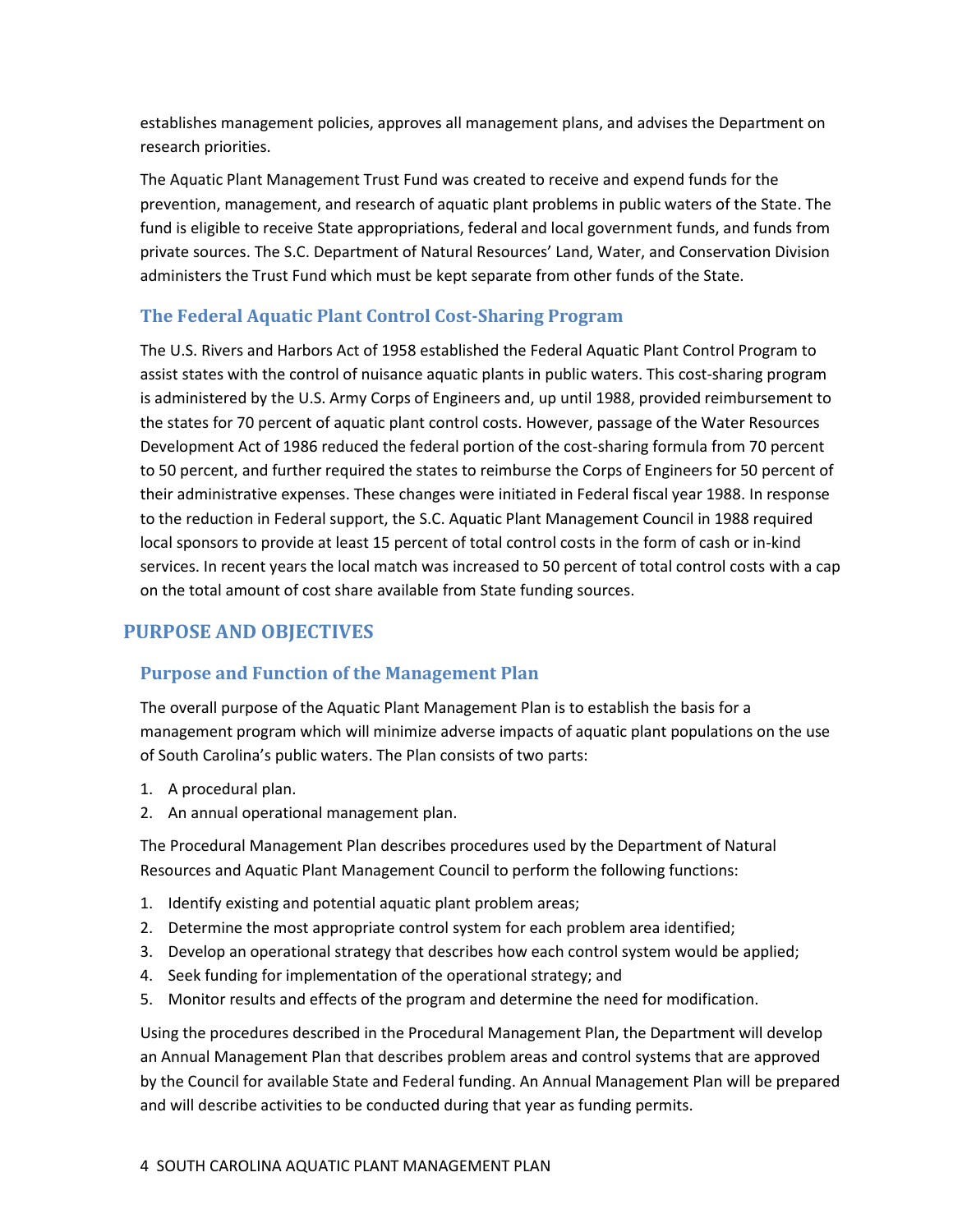#### <span id="page-7-0"></span>**Objectives of the Management Program**

- 1. The short-term objective of the management program is to reduce the abundance of aquatic plants at specific sites where these plants are currently interfering with the use of public waters.
- 2. The long-term objectives of the management program are to:
	- a. Reduce the Statewide distribution and abundance of invasive aquatic plants in public waters;
	- b. Prevent water use impairment by aquatic plants in currently unimpaired waters;
	- c. Maintain aquatic plant populations at levels that are beneficial to water use, water quality protection, and to fish and wildlife populations;
	- d. Prevent the introduction and distribution of invasive exotic plant species through enforcement of existing laws and regulations;
	- e. Promote the use of environmentally sound aquatic plant management practices;
	- f. Promote the development of improved aquatic plant management methods;
	- g. Promote public education in aquatic plant management matters; and
	- h. Inform owners of private waters of currently available sources of aquatic plant management advice and assistance (State and Federal funding would be provided for management of private waters only if plant populations in these waters were a threat to public waters).

### <span id="page-7-1"></span>**PROBLEM IDENTIFICATION AND ANALYSIS**

#### <span id="page-7-2"></span>**Identification of Aquatic Plant Problem Areas**

The first step in the development of each Annual Management Plan is the identification of areas throughout the State where existing and potential aquatic plant problems occur. The mere presence of aquatic plants may not constitute a problem. The occurrence of limited populations of some species is highly desirable in some situations. Plants must interfere with at least one intended water use before a problem can be considered to exist. Potential problem areas are water bodies or portions of water bodies where use impairment is not currently occurring, but given existing circumstances, could be expected to occur in the near future. Eligible water bodies include all public lakes and navigable waters as determined by the Department of Natural Resources according to the State definition.

#### <span id="page-7-3"></span>**Aquatic plant problem areas will be identified by the following methods:**

- 1. To the extent that resources are available, Department staff will conduct field surveys to estimate the abundance and distribution of aquatic plant species in public waters.
- 2. Whenever deemed appropriate by the Department, a survey will be conducted of surface water users and other interested parties throughout the State. This survey will be in the form of a questionnaire (Appendix C) mailed to municipal, industrial, and agricultural water users; electric power generating companies; representatives of fishing, wildlife, and boating interests; members of the academic community; and the S.C. Aquatic Plant Management Society. Results of this survey will identify areas where water users feel that aquatic plant problems occur.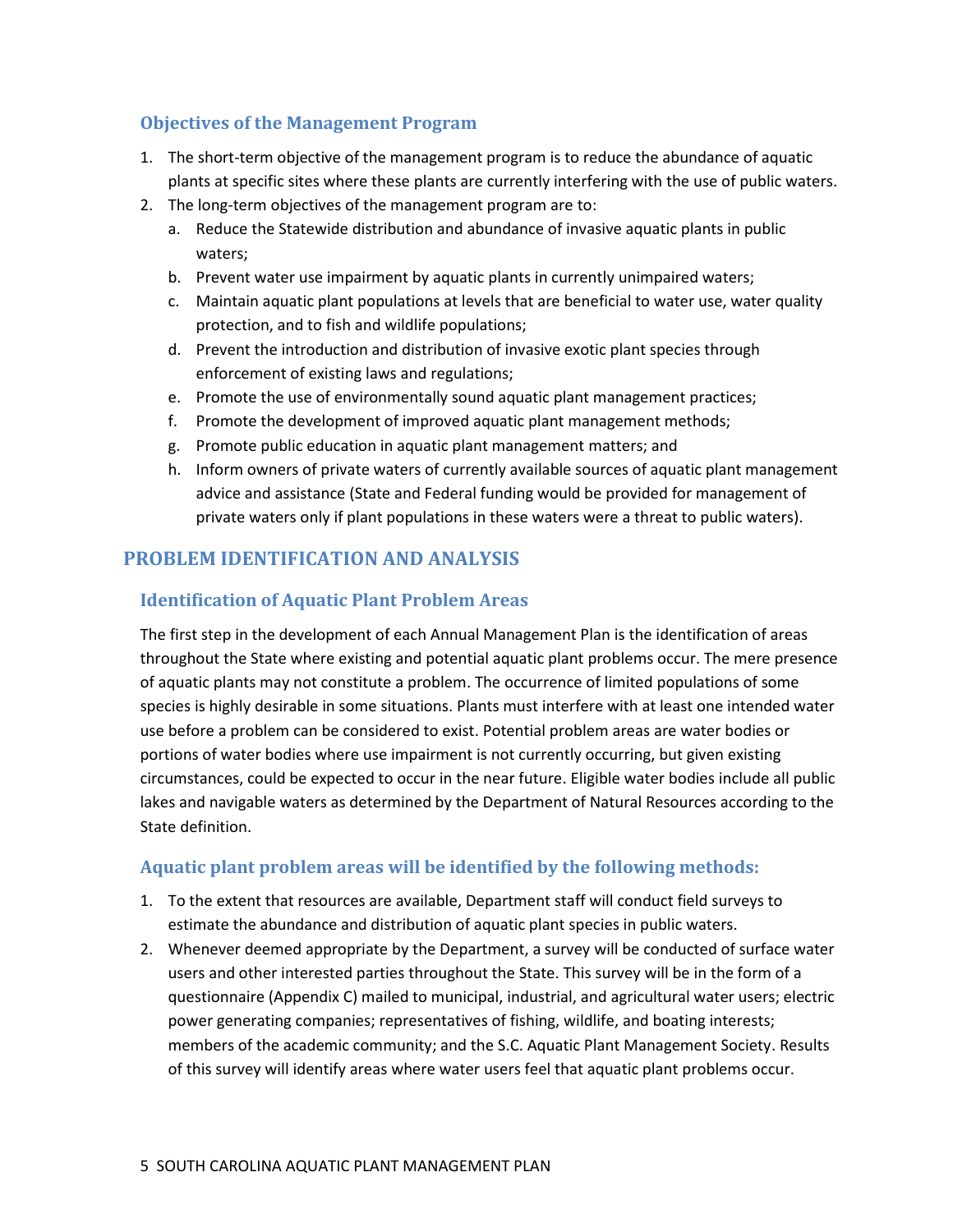- 3. Several agency members of the Aquatic Plant Management Council and other local, State, and Federal agencies obtain aquatic plant information in the course of other operations. This information will be compiled and evaluated annually to aid in the documentation of water use problems.
- 4. Following completion of a draft Annual Management Plan, the plan will be made available for public review. Based on the information obtained during this review, the Department, with approval by the Council, may make revisions to the draft Annual Management Plan.

An Early Detection Rapid Response (EDRR) protocol will also be in effect for new problem areas and species. Early detection and rapid response are the most effective and cost-efficient responses to invasive species, after prevention.

#### <span id="page-8-0"></span>**Analysis of Aquatic Plant Problem Areas**

For each identified aquatic plant problem area, pertinent information concerning the problem plant species, water use impacts, and the affected water body will be collected and analyzed to aid in the selection of appropriate control methods. Information to be considered in the analysis will include:

- 1. Identification of the problem plant species and an estimate of their general abundance and distribution.
- 2. Life history and ecological information for each problem species.
- 3. Identification of adverse water use impacts due to aquatic plant infestations.
- 4. Identification of water users and their use requirements.
- 5. Important environmental characteristics of the affected water body.

#### <span id="page-8-1"></span>**SELECTION OF CONTROL METHODS**

#### <span id="page-8-2"></span>**Determination of Desired Level of Control**

For each problem area identified, the desired level of both short-term and long-term plant control will be established. Depending on the nature of the problem species and its eaffect on water use, the desired level of control may range from total eradication to removal from only a small area of the affected water body. In cases where dense populations of prolific species occur in large water bodies, total eradication is not possible with available control technology. Under such conditions, control would be limited to certain areas where use is most affected. In other situations, complete removal may be possible and desirable.

The desired level of control will be determined using information obtained in problem identification and system description and with input from affected water users.

#### <span id="page-8-3"></span>**Identification of Potential Control Techniques**

Information on effectiveness, environmental and other constraints, treatment rates, and cost will be compiled for all aquatic plant control techniques available for use in South Carolina (Appendix D). This information will be reviewed and updated at regular intervals.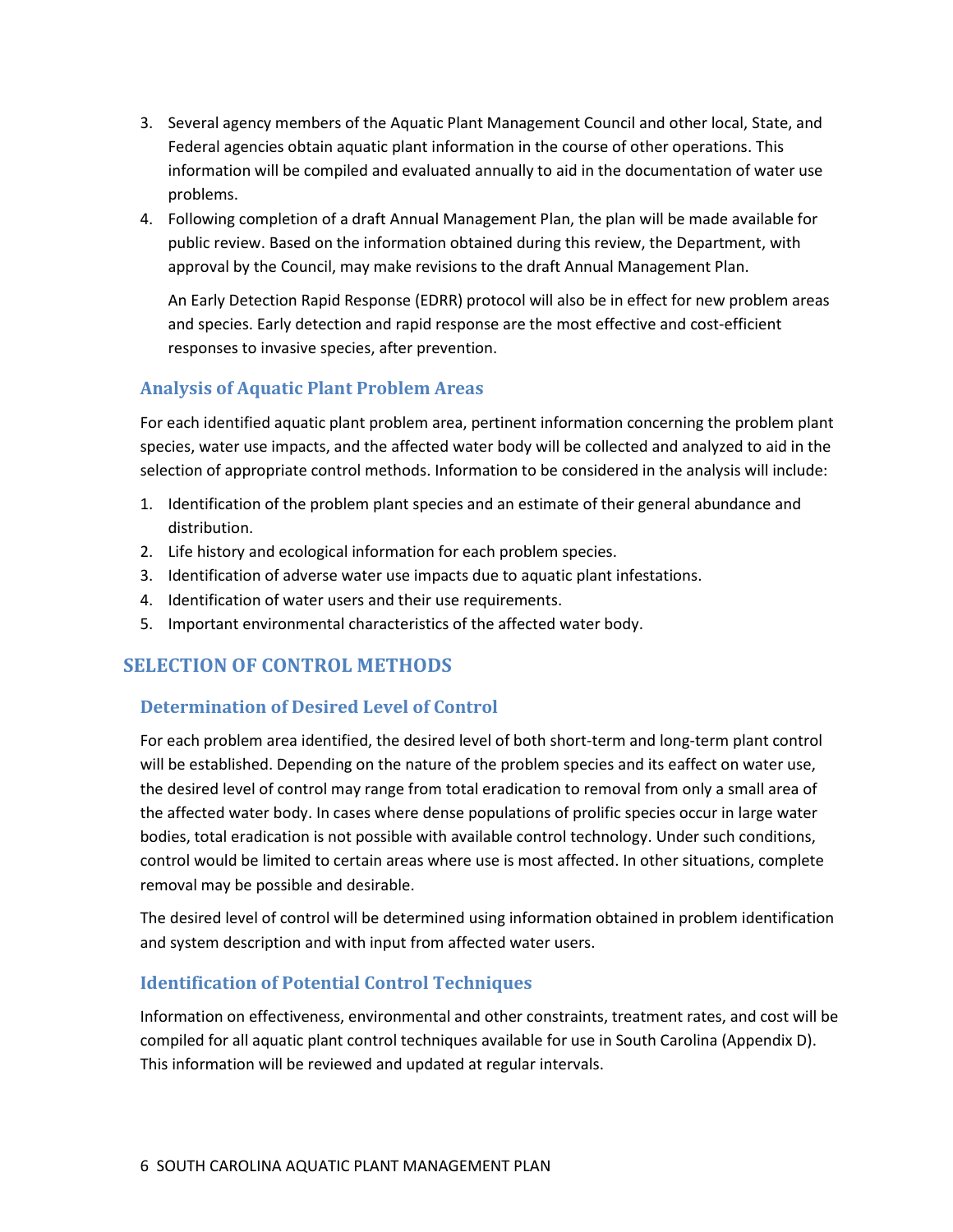From the list of all available control techniques, those capable of controlling the target plant at the desired level in each problem area will be identified using an integrated management approach.

#### <span id="page-9-0"></span>**Determination of Environmental and Water Use Constraints**

All environmental and water use constraints that may affect selection of control agents will be identified. Environmental constraints would prevent the use of control agents which would cause significant or long-term violations of the State water quality standards or adversely affect aquatic ecosystems. Water user constraints would preclude use of agents that would cause significant interference with designated use of the water body being treated.

Also identified will be any constraints associated with specific funding programs. Some Federal cooperative aquatic plant management programs require the use of certain control techniques.

#### <span id="page-9-1"></span>**Ranking of Control Techniques**

Based on effectiveness in controlling problem plant species and on all identified constraints, control techniques will be prioritized for each problem area. Combinations of control techniques that would result in more effective control than single techniques will be identified.

#### <span id="page-9-2"></span>**Selection of Best Control Method**

Utilizing information obtained from steps outlined above, the best control method will be selected for each identified problem. The best control method will be the technique or combination of techniques utilizing an integrated management approach which will result in the highest degree of control of the problem species while resulting in the least detrimental effects on the aquatic ecosystem.

The selected control method will be included in the Annual Management Plan and approved by the Council for available funding. The Plan will remain flexible so that new and more favorable control techniques that become available during the course of the program may be used to replace those designated in the Plan.

#### <span id="page-9-3"></span>**OPERATIONAL PROGRAM DEVELOPMENT**

#### <span id="page-9-4"></span>**Application of the Control Method**

After the best control method has been selected, a strategy will be developed for application of this method to the problem area. This strategy will be based on information obtained on the control agents and techniques to be used, the nature of the problem, and the characteristics of the affected water body. The operational strategy will include the following specifications:

- 1. The area to which each control agent is to be applied;
- 2. The amount and rate of application of each control agent;
- 3. The method of application of each control agent;
- 4. The timing and sequence of application of each control agent; and
- 5. Any other instructions that may be required.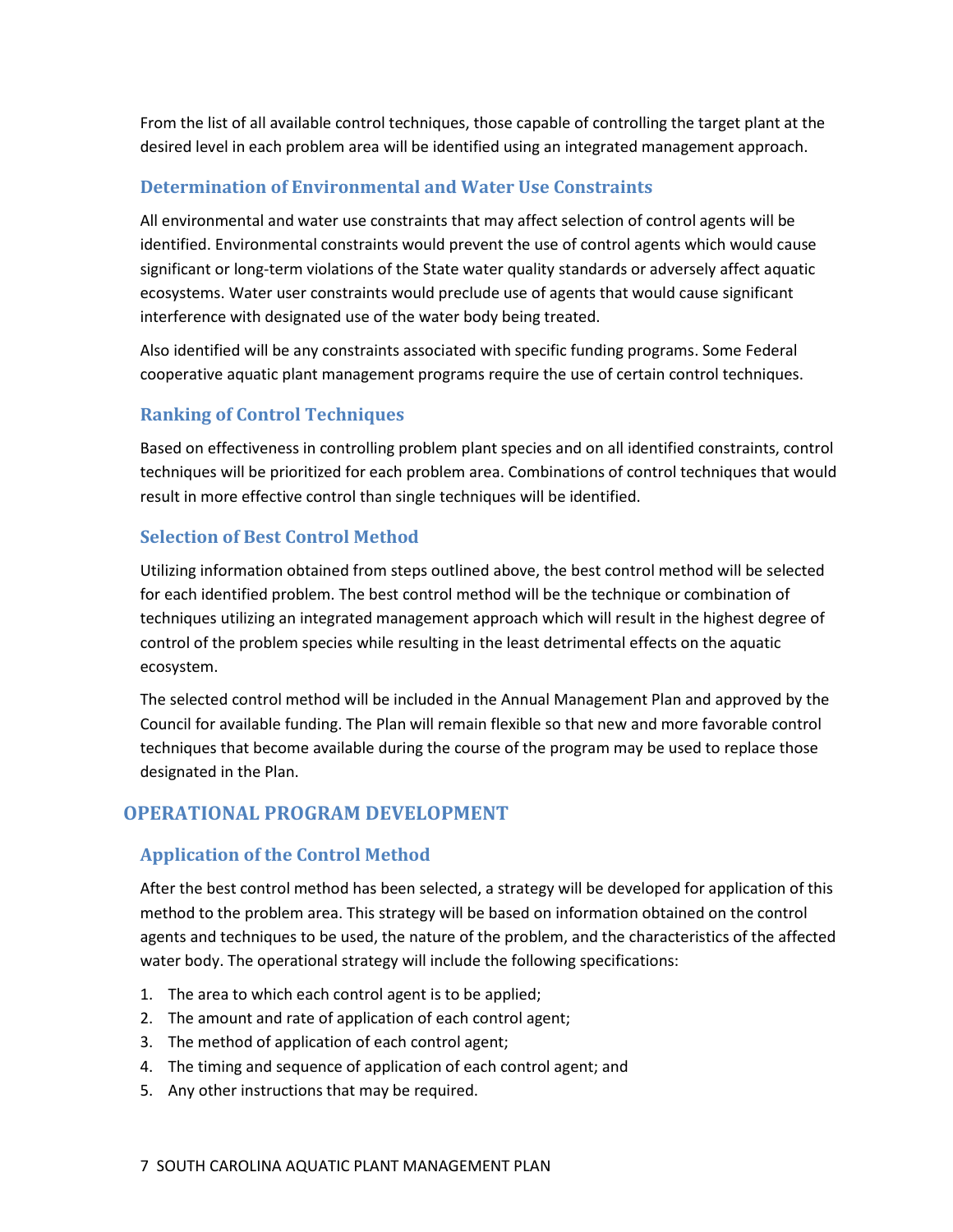The Council will also determine the most appropriate entity to apply the control agents and techniques. This entity may be an agency member of the Council, some other local, State, or Federal agency, an individual water user or a commercial contractor. Determination of appropriate entities will be based on interest in the specific problem area, willingness of the entity to perform the operational function, and availability of resources to perform the required function.

In cases where an agency or other entity requests State or Federal funding from the Department, the requesting agency or entity will be responsible for developing an operational strategy acceptable to the Department and Council.

#### <span id="page-10-0"></span>**Determination of Cost of the Operational Program**

When specifications for application of control agents and techniques have been finalized, the estimated cost of these operations will be determined, and local sponsors identified. An estimate of costs for each water body and the identification of local sponsors will be included in the Annual Management Plan.

All possible sources of funding for each problem area will be identified. These sources may include local governments, State appropriations, other State funding programs that may be developed, Federal grants and cost-sharing programs, private sources such as individual water users, or any combination of these sources.

#### <span id="page-10-1"></span>**Priority Ranking of Problem Areas**

When the estimated costs of annual control operations exceed available public funding, each identified problem area will be assigned a priority rank by the Department. In ranking problem areas, the Department will use the following criteria:

- 1. The number and relative importance of water uses affected by the plant problem;
- 2. The extent and intensity of water use for the affected area;
- 3. The severity of the plant problem, including consideration of the area of coverage, percentage of the total area of the water body affected, the characteristics of the problem plant species, and the potential for infestation of adjacent areas;
- 4. The possible control methods that may be used on the affected area without interfering with designated uses;
- 5. The potential for management success given the plant problem and the capabilities of available control methods;
- 6. The extent of potential benefit to the general public;
- 7. The reasonableness of management costs relative to potential benefits;
- 8. The environmental effects of the proposed management program; and
- 9. The availability of funding for implementation of the management program.

Based on this ranking, the Department, with approval from the Council, will determine what portion of available funds is to be allocated for management of each problem area.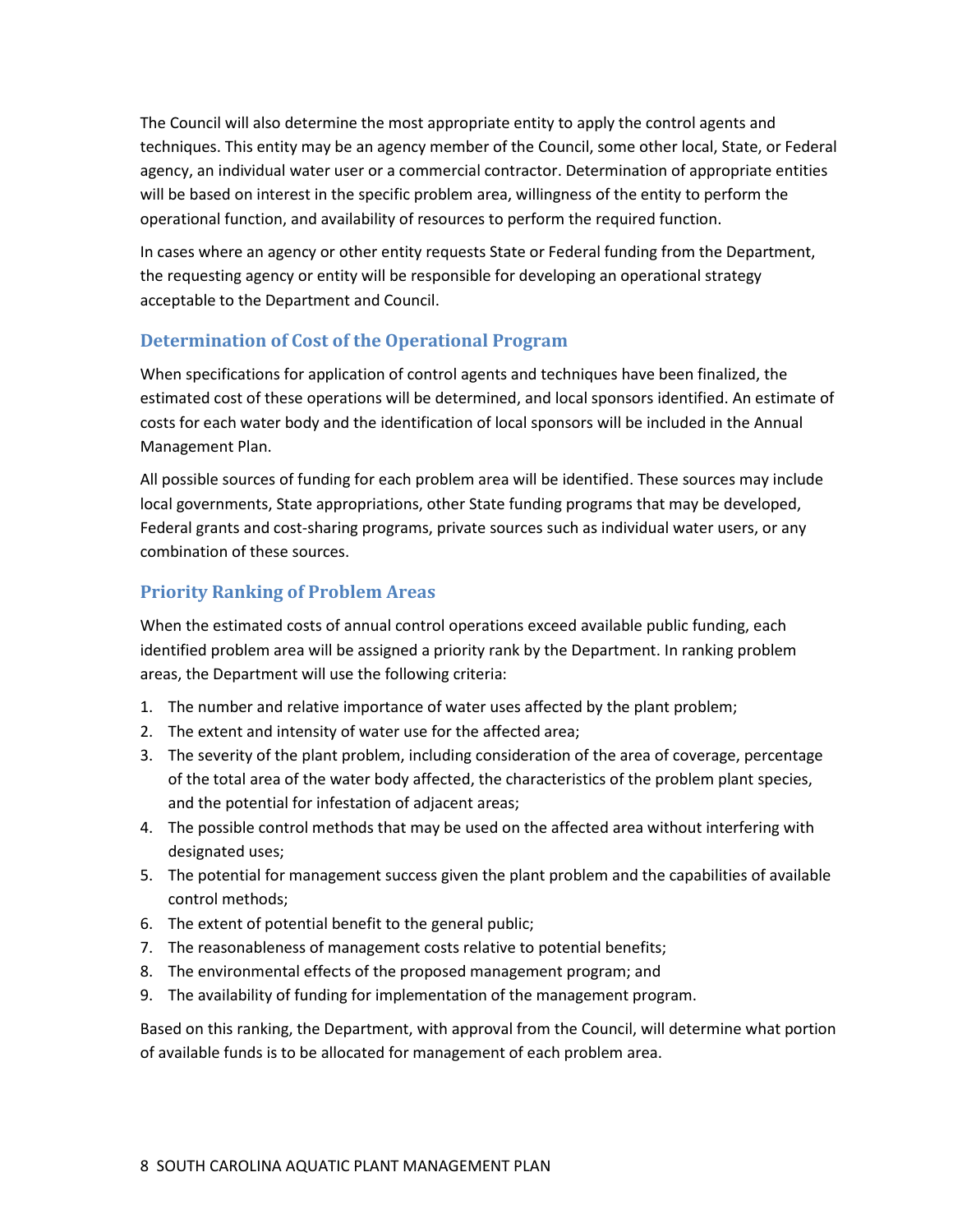#### <span id="page-11-0"></span>**Review of the Annual Management Plan**

After completion of the Annual Management Plan containing priority problem areas and associated control and operational strategies, the Plan will be made available to the public and relevant governmental agencies for review and comment. Based on results of this review process the Council may make modifications to the Plan.

#### <span id="page-11-1"></span>**Request for Funding**

Funding for aquatic plant management operation will be sought from all appropriate sources.

#### <span id="page-11-2"></span>**IMPLEMENTATION OF THE ANNUALMANAGEMENT PLAN**

#### <span id="page-11-3"></span>**Implementation of the Operational Strategy**

All entities, either public or private, designated to apply control agents will make applications (or releases) according to specifications in the Annual Management Plan. The application of all approved aquatic herbicides shall be in accordance with label requirements and Material Safety Data Sheets. Public entities can participate in a cost share program for a designated portion of operational expenses upon availability of funds. A daily log of control operations shall be maintained and reported on forms provided by the Department.

All applications of aquatic herbicides must be supervised by applicators certified in Category 5 (Aquatic Pest Control) by the Clemson University, Department of Fertilizer and Pesticide Control and present at the job site and conform to SCDHEC-NPDES general permit requirements.

All aquatic herbicide applications involving public potable water supplies must have prior approval of the water supplier and the S.C. Department of Health and Environmental Control, Bureau of Drinking Water Protection.

#### <span id="page-11-4"></span>**Limitations on Implementation**

Many water bodies provide multiple water use opportunities, some of which are of greater importance to the public than others. For waters approved for control operations, but where funds are limited to the extent that all problem areas within the water body cannot be treated, program funds will be used to treat areas of greatest benefit to the public. To ensure the best use of program funds, areas of highest priority should be effectively treated prior to areas of lower ranking. The priority ranking of potential treatment areas (highest to lowest priority) based on public benefit is as follows:

- 1. Waters adjacent to and impacting public electric and water utility intakes.
- 2. Waters in which public health and safety interests are impaired (i.e., flood control, vector control, etc.)
- 3. Waters in and around public access sites, such as public boat ramps, swimming areas, and fishing piers.
- 4. Waters that receive high use by the public for recreational activities.
- 5. Waters in and around commercial boating (marinas), swimming, and camping areas.

#### 9 SOUTH CAROLINA AQUATIC PLANT MANAGEMENT PLAN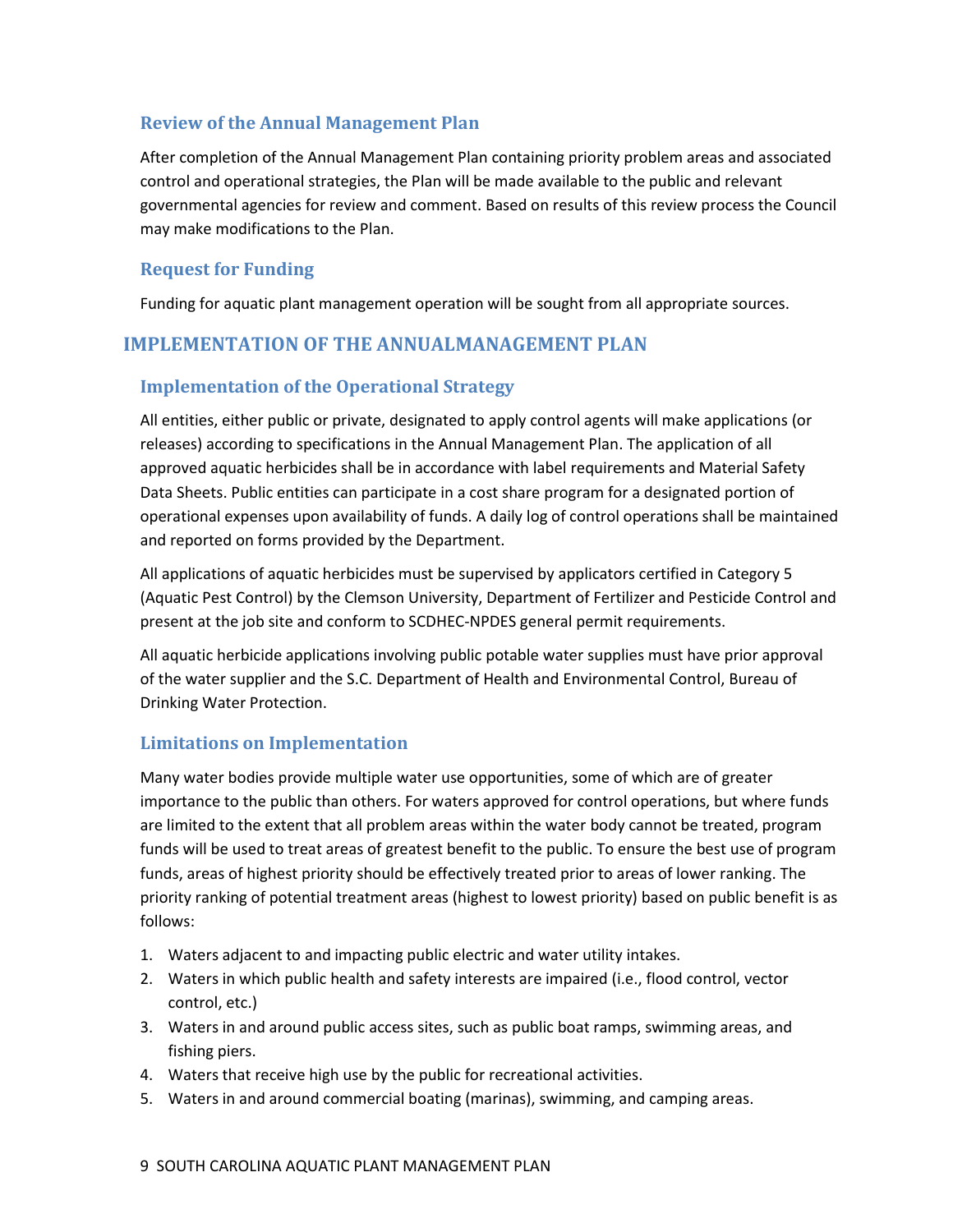- 6. Open water areas adjacent to private residential developments.
- 7. Canals associated with private residential developments.
- 8. Any area with problematic plants that pose an immediate threat to the main water body may be assigned a high priority.

#### <span id="page-12-0"></span>**Monitoring the Effects of the Program**

At appropriate intervals following application of control agents and techniques, effects of the program on the distribution and abundance of target plants will be monitored by field inspection. Water users may also be surveyed to determine effects of the program on use impairment.

The need for evaluation of environmental effects of the program will be determined by the S.C. Department of Health and Environmental Control. The Department of Health and Environmental Control may require that the entity applying the control agent conduct routine water quality monitoring during and after the control application. The entity responsible for control application shall notify the Department of Health and Environmental Control immediately of any indication of adverse environmental impact resulting from the control operation. The Department of Health and Environmental Control will notify the Department of Natural Resources of such adverse impacts.

Long-range management strategies for specific problem areas may be updated and modified based on results of these post-implementation monitoring activities.

All work will be done in accordance with SC Department of Health and Environmental Control's National Pollutant Discharge Elimination System Permit requirements.

#### <span id="page-12-1"></span>**APPROVAL OF THE AQUATIC PLANT MANAGEMENT PLAN**

All portions of both this Procedural Management Plan and each Annual Management Plan must be approved and may be amended by a two-thirds vote of a quorum of the members of the S.C. Aquatic Plant Management Council. The department shall have final approval authority over those sections which do not receive two-thirds approval of the council.